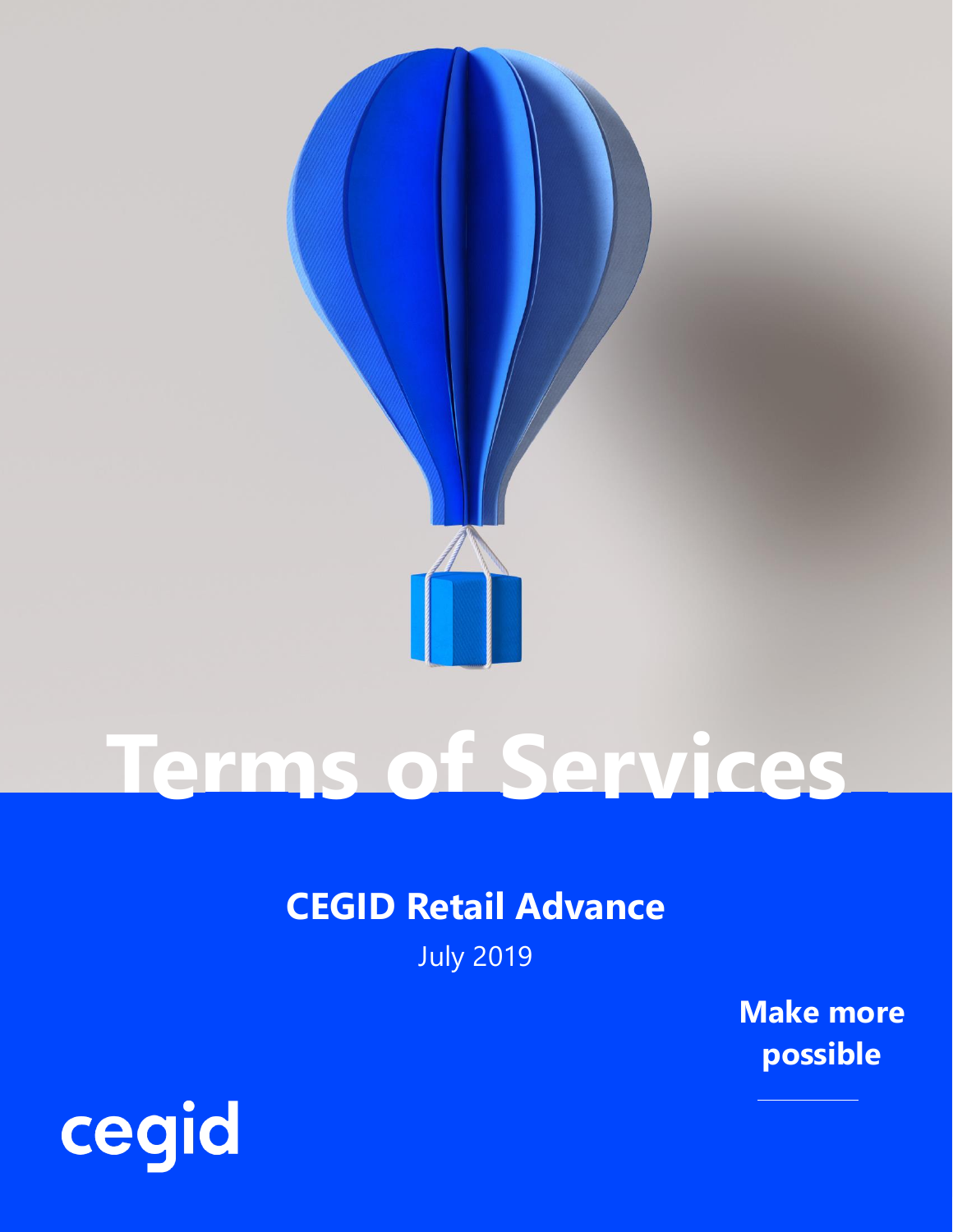#### **TERMS OF SERVICES AND SUPPORT CEGID RETAIL ADVANCE**

### **1. DEFINITIONS**

The terms defined below have the following meaning in singular and plural. Except as otherwise provided in these Terms of Services and Support capitalized terms not defined herein shall have the same meaning as in the article "Definitions" of the Contract.

**Anomaly:** means a Subscription Service reproducible defect, malfunction, or non-compliance with its Documentation. Anomalies must be qualified by Cegid and are classified into three categories.

- **Level 1 Anomaly:** Anomaly reproducible by Cegid which makes it impossible to access sales collection functionalities and for which there can be no technical or organizational workaround.
- Level 2 Anomaly: Anomaly reproducible by Cegid which renders the access or use of one (1) or more essential functionalities of the Subscription Services inoperative and for which there may be a technical or organizational workaround.
- · **Level 3 Anomaly:** Anomaly reproducible by Cegid which does not have the characteristics of a Level 1 and Level 2 Anomaly.

**Environment:** means a package regrouping all software and infrastructure components required to deliver Cegid Retail Advance Service for one (1) client. An Environment covers one (1) single Retail application version at a time and one (1) or more databases. All databases in an Environment are in the same version. A client can have multiple Environments in different versions.

**Localization:** means, in the sense of the present Terms of Services and Support, for a number of countries, a set of functionalities of Cegid product "Cegid Retail Advance", developed by Cegid at its sole discretion, in order to take into consideration local specificities as described in the last version of the Country Package Book available and downloadable on the Portal as may amended from time to time by Cegid. The verb "Localize" and its variations should be used and interpreted, within this provision, in view of this definition.

**POD or Point of Delivery:** means the production infrastructures of the Subscription Service.

**Maintenance Window:** means the period of time during which the Subscription Service may be down for Planned Maintenance in accordance with the provisions of these Terms of Services and Support.

**Opening Hours:** means the days and hours during which Support is provided to the Client as indicated on the Portal and according to the level of Support subscribed to by the Client.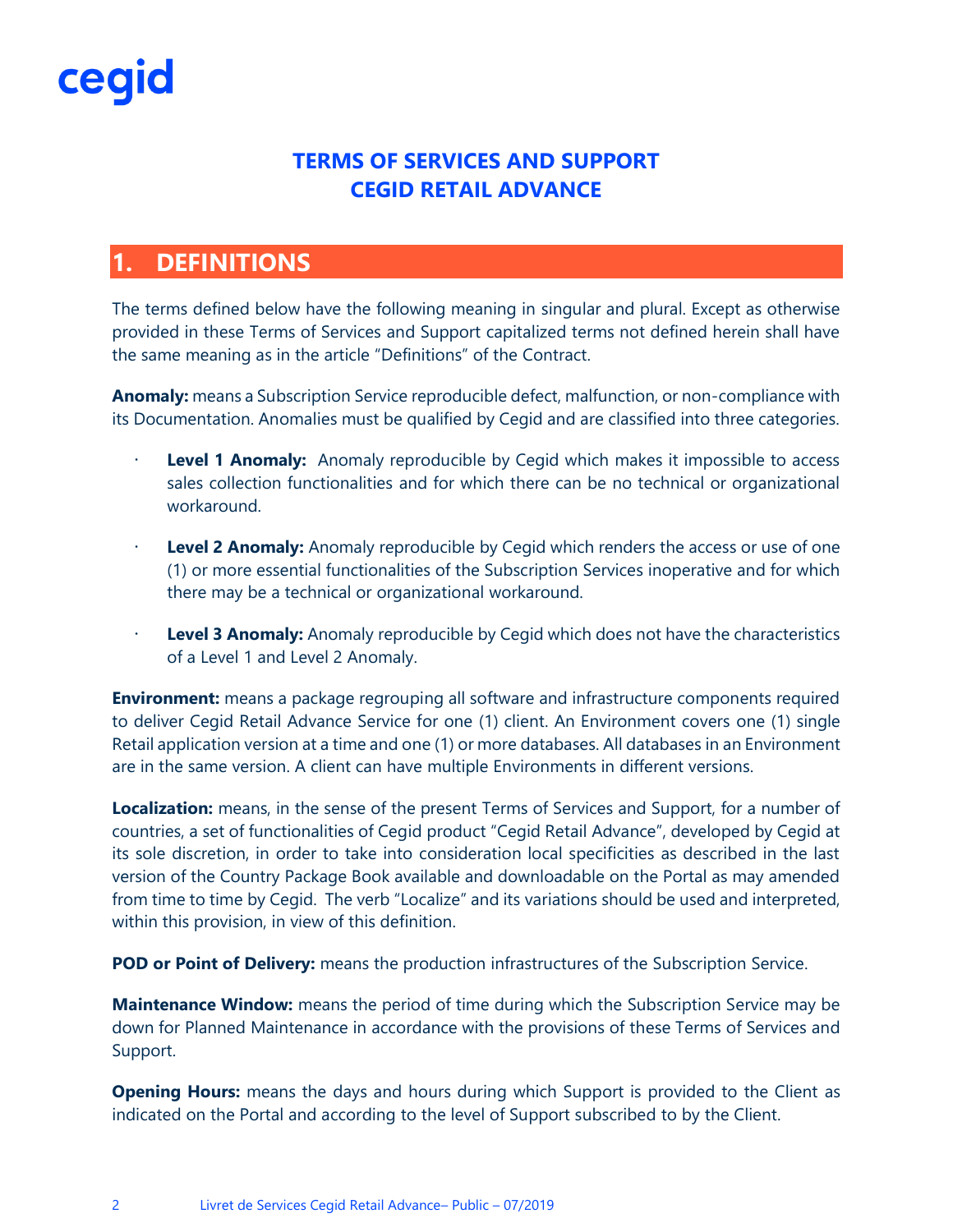

**Planned Maintenance:** means the maintenance of the Subscription Service that Cegid schedules at least forty-eight (48) hours in advance.

**Request:** means any reproducible application functions incident met by the Client and reproducible by Cegid when using the Subscription Service and any Anomaly reported to Cegid by the Client.

**Specific Development:** means the computer programs designed and produced by Cegid for the Client according to their needs.

**Specific Report:** means any report or dashboard which is not available as standard in the Subscription Service that the Client has chosen, on their own initiative, to develop and configure or to have developed and configured, with or without Cegid's assistance.

**Support:** in case of an anomaly, means the assistance with the use of the subscription Service standard application functions. Support can only be provided by Cegid in so far as:

- 1. The Users have previously been trained in the use of the Subscription Service and Updates;
- 2. The Client has the technical equipment in accordance with the Technical Prerequisites allowing remote assistance and authorises its use with Cegid, in particular to facilitate the monitoring of Anomalies.;
- 3. Support does not mean, in any case, the users training, the settings done remotely giving rise to a billing, the files repair and transfer, the application installation, or any other actions subject of complementary services.

If this turns out not to be the case, Support may be suspended, with immediate effect, by Cegid without the Client being entitled to any compensation or reimbursement of sums already paid for the Subscription Service.

**Update:** refers to enhancements provided to the Service standard application functions, and decided unilaterally by Cegid, with regard to functional changes and provided that such adaptations or evolutions do not make it necessary to rewrite a substantial part of the standard application functions. The Updates also include the correction of Service Anomalies, and their Documentation.

**Urgent Maintenance**: means the Subscription Service interruption, outside Maintenance Windows, due to the application of security patches or urgent fixes or any other critical maintenance. Urgent Maintenance can occur at any time.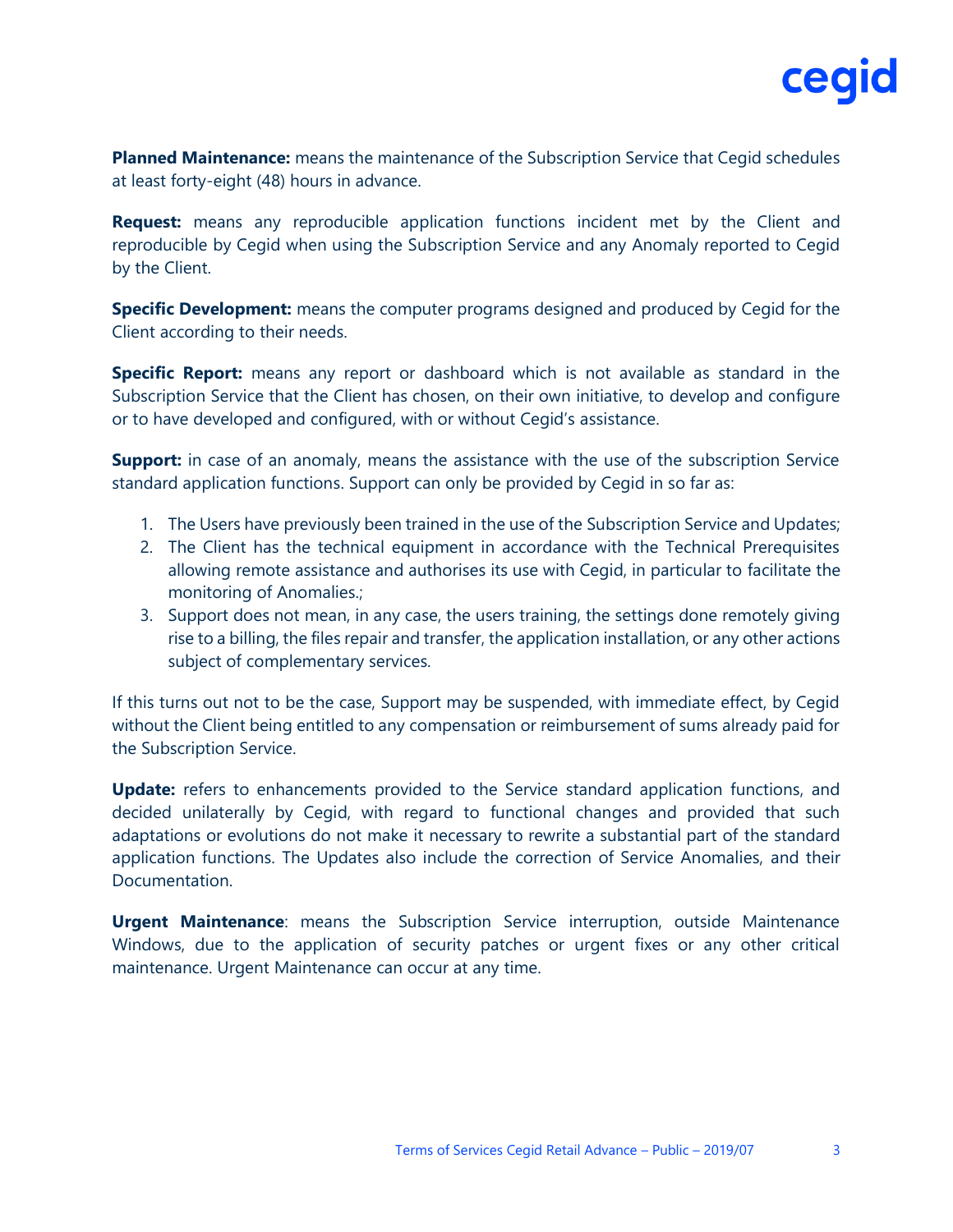### **2. PURPOSE**

These Terms of Services and Support are part of the Contract. These Terms of Services and Support describe the specific provisions applicable to the Subscription Service which prevail over the provisions of the Contract.

### **PROVISIONS CONCERNING THE SCOPE AND THE AVAILABILITY OF THE SUBSCRIPTION SERVICE**

#### **3. CONTENT OF THE SUBSCRIPTION SERVICE**

The actual scope of the Subscription Service ordered is specified in the Contract (Part 1 "Description of the Items Ordered" or "Perimeter of the Service" and/or "Financial Conditions" annexes).

#### **4. LIMITATIONS OF THE SUBSCRIPTION SERVICE**

#### **4.1. LOCATION AND POD**

The Subscription Service subscribed by the Client under the Contract is based on a single POD at a fixed geographical location defined in the Contract (Part 1 "Description of the Items Ordered" or "Perimeter of the Service" and/or "Financial Conditions" appendices).

Depending on the Client's configuration and technical constraints, Cegid may supply recommendations for the location of POD in order to optimise the Subscription Service performance, the final choice of the location of the POD remaining solely at the Client's discretion

#### **4.2. SUPPORT ET MAINTENANCE**

Except under the terms of the Country Package purchased by the Client, support and maintenance of standard application functions does not include the adaptations and/or evolutions that may be necessary under applicable law and/or regulation. The conditions of the Country Package are defined under Article 11 "Country Package".

#### **4.3. SALES TRANSACTION HISTORY**

The Client may retain sales transaction history six years back, *i.e.* the current calendar year and the previous five (5) years. Any other history, except for the data that must be retained for tax purposes, will need to be purged by the Client. Cegid will provide the Client with the necessary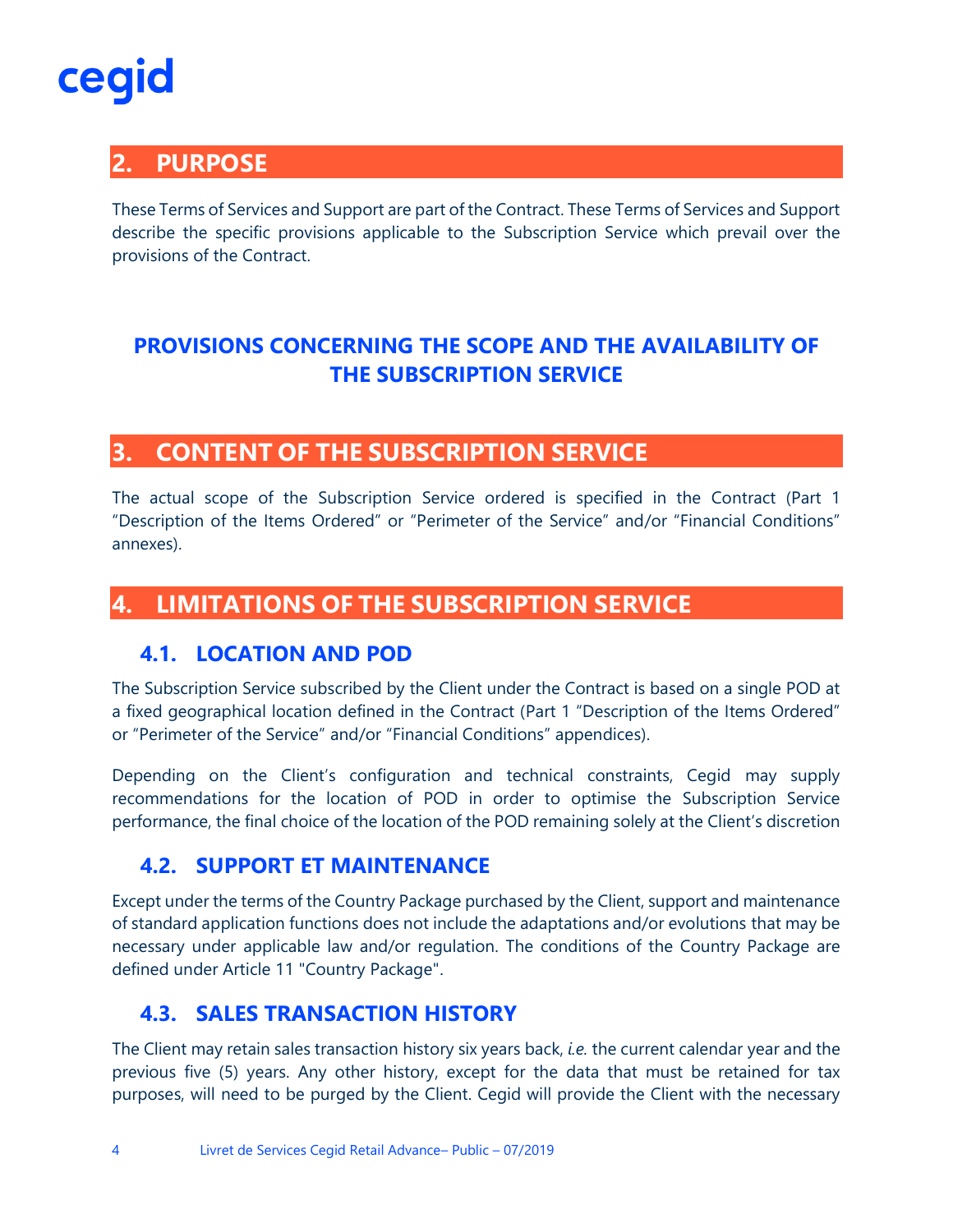

tools to perform this task or will reserve the right to charge to the Client the history of the movements beyond these commitments.

#### **4.4. ENVIRONNEMENT**

The Subscription Services includes the following Environments:

- A production Environment with a production database
- A test Environment which purpose is mainly to test parameter modifications and evolutions, or Update (new version or patch) prior to their deployment on the production Environment. This test Environment characteristics are the following:
	- One (1) database;
	- Refresh of the data contained in the Production Environment within the limit of four (4) updates per year and upon request of the Client. This refresh of the data will be done by loading a copy of data contained in the Production database. Any request for additional refresh will be charged;
	- Same application scope and same functional scope as the production Environment. Application version or patch level can be different (for new Update testing purpose).

#### **4.5. CEGID RETAIL OPTIONS**

As standard, the option Cegid Retail Omnichannel includes a maximum number of orders/month as defined in the Contract (Part 1 "Description of the Items Ordered" or "Perimeter of the Service" and/or "Financial Conditions" annexes). Any overuse above these limitations shall cause Cegid to revise the Subscription Services monthly fee pursuant to the rate in effect at such time.

Cegid reserves the right to modify the conditions of implementation of the "Task Scheduler" as defined by the Client, if necessary to ensure proper functioning of the Production Environment. In such case, Cegid commits to inform the Client.

The Cegid Retail Intelligence service is only available on the production database and the data is automatically refreshed once each day.

No Specific Development can be included in the Subscription Service or made accessible as part of the Subscription Service, unless specific terms of services are signed between the Parties.

If needed, the Client can activate additional/temporary Users upon prior written notification to Cegid. This Subscription Service will be invoiced regularly by Cegid to the Client, in case of overtaking of the commitments.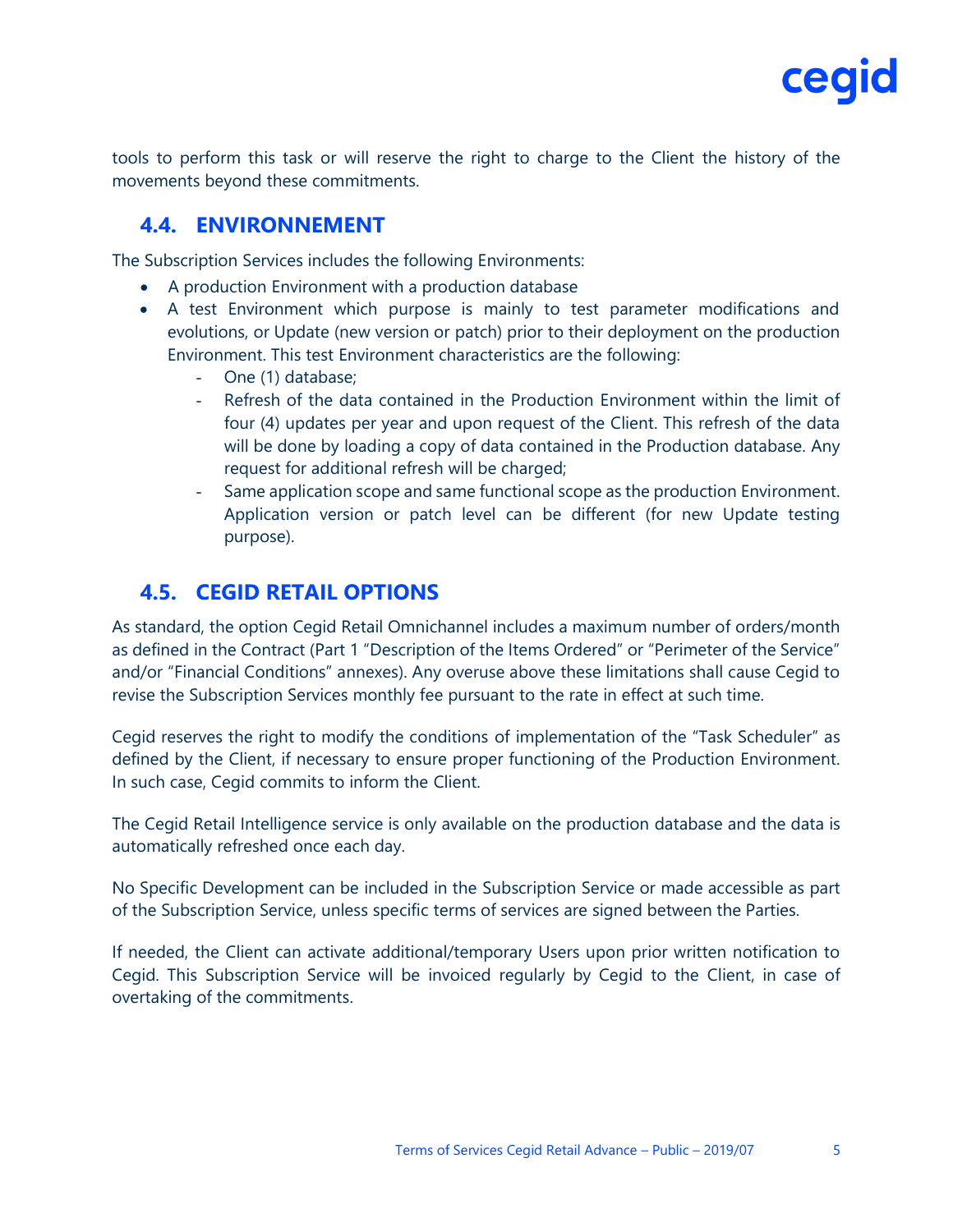### **5. ACCESS TO THE SUBSCRIPTION SERVICE**

The Subscription Service is accessible every day 24 hours a day, except during Urgent Maintenance, Planned Maintenance and Maintenance Windows, as defined in "Article 6: Maintenance Windows".

#### **6. MAINTENANCE WINDOWS**

Maintenance Window is defined as follows:

- Every night from 12:00 AM to 7:00 AM (POD local time).

#### **7. SUBSCRIPTION SERVICE AVAILABILITY**

Cegid is committed to provide an availability rate of at least 99.5% for the Subscription Service.

Subscription Service availability is defined as the ability to access to the Subscription Service, including workaround solution enabling the Client to continue using the front office sales functionalities, and is guaranteed over a Reference Period (RP) covering the time period from Monday to Sunday and except a period of time from 01:00 AM to 03:00 AM (POD local time).

DT refers to the downtime of the Subscription Service, which does not include interruptions related to (i) the Planned Maintenance (ii), Urgent Maintenance (iii) interruptions due to Force Majeure event; (iv) interruptions caused by equipment provided by the Client (or Client's suppliers); or (v) interruptions linked with a system that is outside the scope of the Subscription Service, including without limitation the Client's telecommunications network.

The Availability Rate (AR) is calculated on a monthly basis:

 $AR = (RP - sum of DT) / RP * 100 [%]$ 

Only the production Environment is subject to the availability rate mentioned above.

Only the AR measurement made by Cegid is considered valid.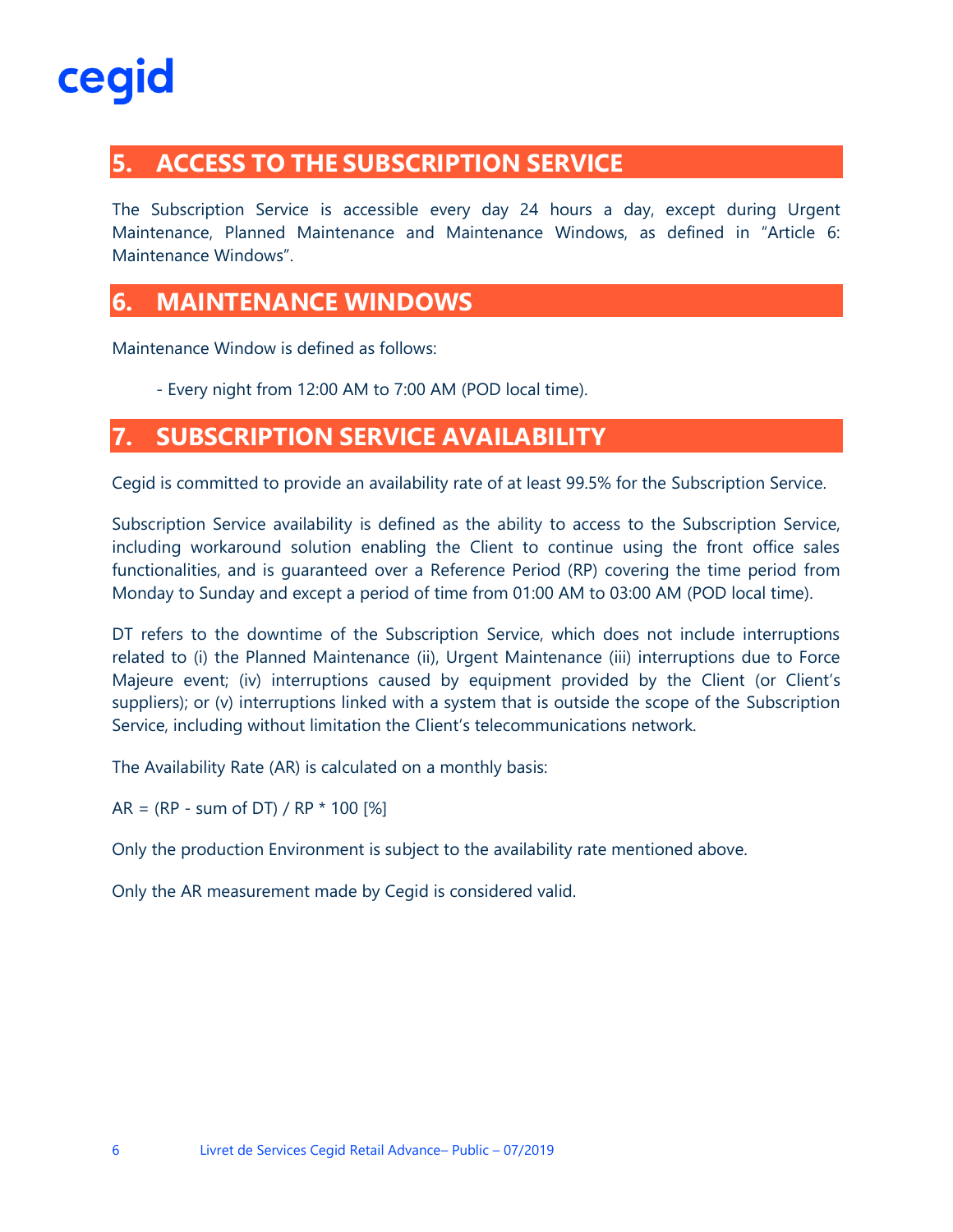

#### **TECHNICAL PROVISIONS RELATED TO THE SUBSCRIPTION SERVICE**

#### **8. BACKUPS AND RECOVERY MANAGEMENT**

In the event of a damage occurring on the infrastructure operating the Subscription Service, Cegid is committed to recovering the Subscription Service on the basis of the most appropriate backup with maximum RPO (Recovery Point Objective) of 24 hours.

Cegid is responsible for the backups and recovery service in order to secure Client Data.

Client Data backups, backups for POD Client Data backups are done in multiple copies stored in different locations. They are performed on daily cycles as below:

| <b>Backup Type</b> | <b>Frequency</b> | <b>Retention Period</b> |  |
|--------------------|------------------|-------------------------|--|
| Daily              | Each night       | 30 calendar days        |  |

A restore can be carried out at the request of the Client on the basis of one of these backups, during their retention period.

In the event of a damage occurring on the infrastructure operating the Subscription Service, Cegid is committed to recovering, as soon as possible, the Subscription Service on the basis of the most appropriate backup.

#### **9. UPDATES**

**9.1.** An update is defined as one of the two following things:

- New versions that involve a change in the version numbering of the Subscription Service standard application functions;

- Corrective patches.

Updates can be implemented either during Planned Maintenance or Urgent Maintenance.

The following are expressly not considered Updates:

- Specific Reports;
- Specific Developments.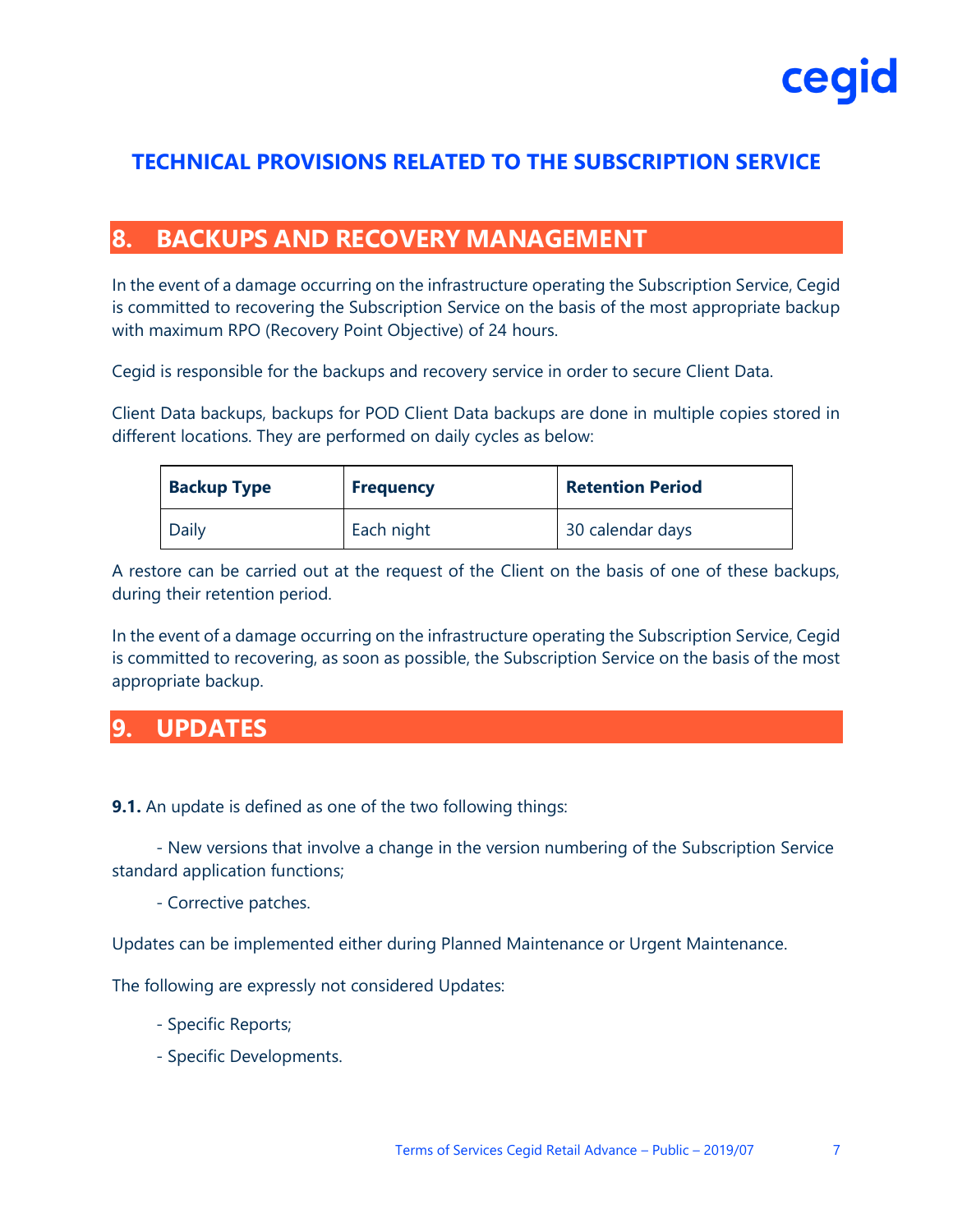

**9.2.** Cegid shall perform Updates without the prior approval of the Client. Any technical documentation in relation with Updates will be made available by Cegid on the Portal and/or by any other appropriate means.

Cegid undertakes to inform in advance the Client of dates of Updates implementations (excepts for corrective patches) through the Portal and/or by any other appropriate means.

The Client is informed that some Updates, because of their content (functional or ergonomic changes) or of their technical complexity (which lead, without limitation, changes in configuration) may require the performance of Professional Services (including without limitation training). Cegid undertakes to inform the Client prior to the provision of such Updates.

By default, major Updates will be available first on the test environment, then on the production environment.

The Client is informed that the performance of Professional Services is not included in the provision of Updates.

The Client is also informed that for each new Update, Specific Reports or Specific Developments may not be any longer compatible or operational. For each Update, each Specific Report may be made operational only after Cegid express approval and upon Cegid billable intervention at the rates then applicable. For each Update, each Specific Development must be tested by the Client to be sure that its Specific Developments are compatible with the new version.

#### **10. CLIENT DATA GEOGRAPHICAL LOCATION**

By derogation to Article "Client Data Localisation" of the Contract, the Client data is located in one (1) or more sites based in one (1) or more regions as specified in the Part "Description of the Items Ordered" or the "Service Perimeter" and/or "Financial Conditions" annex of the Contract.

Regarding Client Data collected in the European Union and transferred outside the European Union, this transfer will take place in compliance with the applicable regulations in application of the contract.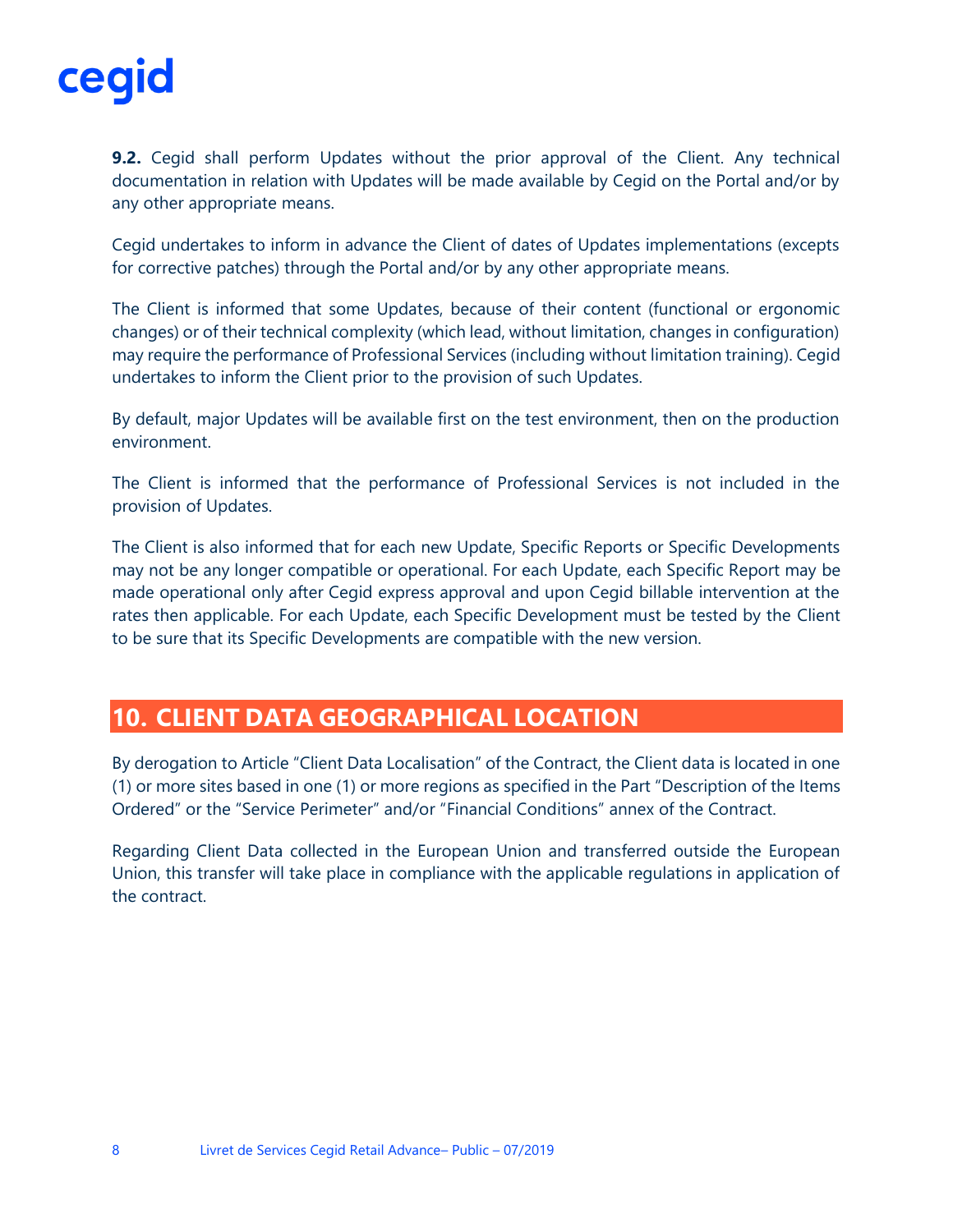### **11. COUNTRY PACKAGE**

Cegid Retail Advance is an international product, for which the Client has subscribed to Subscription Services. For a number of countries, Cegid offers a Localized version of the Cegid product Cegid Retail Advance.

The Client must have acquired the "Country Package" modules corresponding to the selected countries to benefit from the Localized version of the Cegid product Cegid Retail Advance. If the Client uses the Subscription Service in a country for which he has not acquired a Country Package and/or for which there is no Country Package, the Client acknowledges and agrees that the Subscription Service will be used under their sole responsibility and that Subscription Service has not been subject to any adaptation in relation to local specificities by Cegid. Cegid shall not be liable for the consequences of the use of the Subscription Service in such countries.

#### **PROVISIONS RELATED TO THE SUPPORT**

#### **12. SUPPORT**

#### **12.1. PORTAL ACCESS TO SUPPORT**

#### *a) General description of the services provided*

Portal access to the Support will allow the Client to benefit from the following services:

- The possibility for the Client to make a written Request in the space reserved for this purpose on the Portal;
- The possibility for the Client to follow the processing of the Requests;
- The possibility for the Client to access the Subscription Service usage statistics over a given time period;
- The possibility for the Client to consult the technical information provided by Cegid in a specific media space.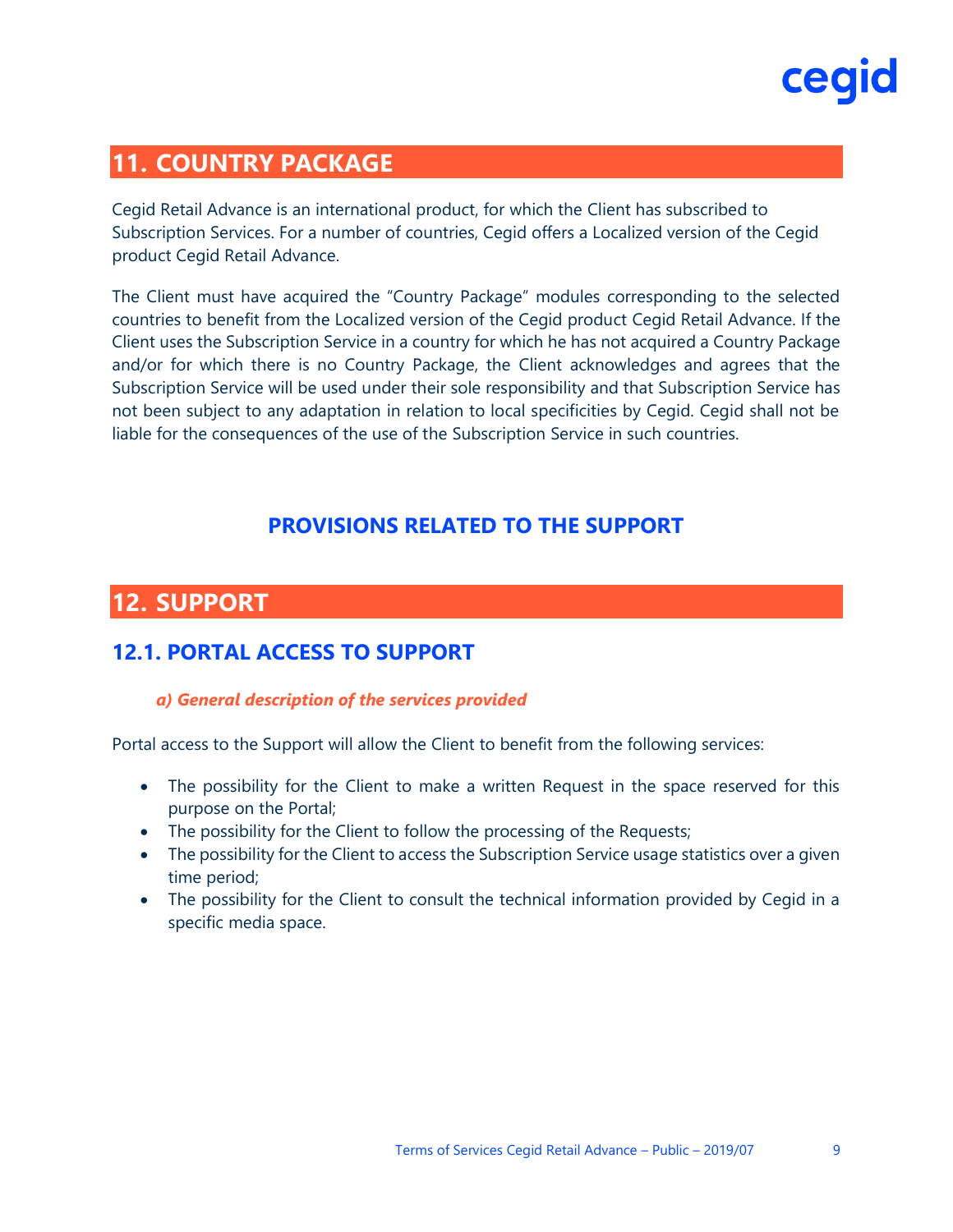

#### *b) Specific terms of execution*

Requests will be recorded in Cegid tools to ensure traceability and will be processed depending on their criticality.

In order to facilitate the performance of the Support, the Client agrees to describe the request precisely and the situation encountered (description of the context, error messages, menu sequence etc.), documenting it where it arises by all the means at their disposal in order to enable Cegid to reproduce and describe any potential incidents and/or Anomalies brought to its attention.

Cegid shall acknowledge receipt of the Request electronically.

In the absence of an immediate response and/or initiation of support, the time frame for a Cegid technician to deal with the Request will be the time frame indicated on the Portal (in Opening Hours), starting from the registration of the Request arriving during the Opening Hours of Support and based upon the Subscription Service level ordered by the Client.

Cegid undertakes to comply with the time frame specified on the Portal for at least 75% of the Requests. Compliance by Cegid with this percentage will be evaluated over a twelve (12) consecutive month period from the start date of the Subscription Service provision and requires the Client to fulfil their obligations.

#### **12.2. TELEPHONE ACCESS TO SUPPORT**

The present article shall apply to the Client based on the level of Support ordered, as detailed on the Portal.

Telephone access to Support allows the Client to formulate their Requests to a Cegid call center.

The Cegid Support helpline can be accessed by the Client during Opening Hours.

The cost of phone calls will be borne by the Client.

Requests will be recorded in Cegid tools to ensure traceability and will be processed depending on their criticality.

In order to facilitate the Support implementation, the Client agrees to accurately describe the Request and the situation he encounters (description of the context, error messages, sequencing of the different menus, etc.) by documenting, where applicable, with any means at their disposal. This will enable Cegid to reproduce and qualify any incidents and/or Anomalies brought to its attention.

Cegid's response shall be made either by directly taking the call, or by calling the Client back, or electronically.

Where there is no immediate response and/or action to manage it, the time frame for a Cegid technician to act on the Request will be the time period shown on the Portal (in Opening Hours),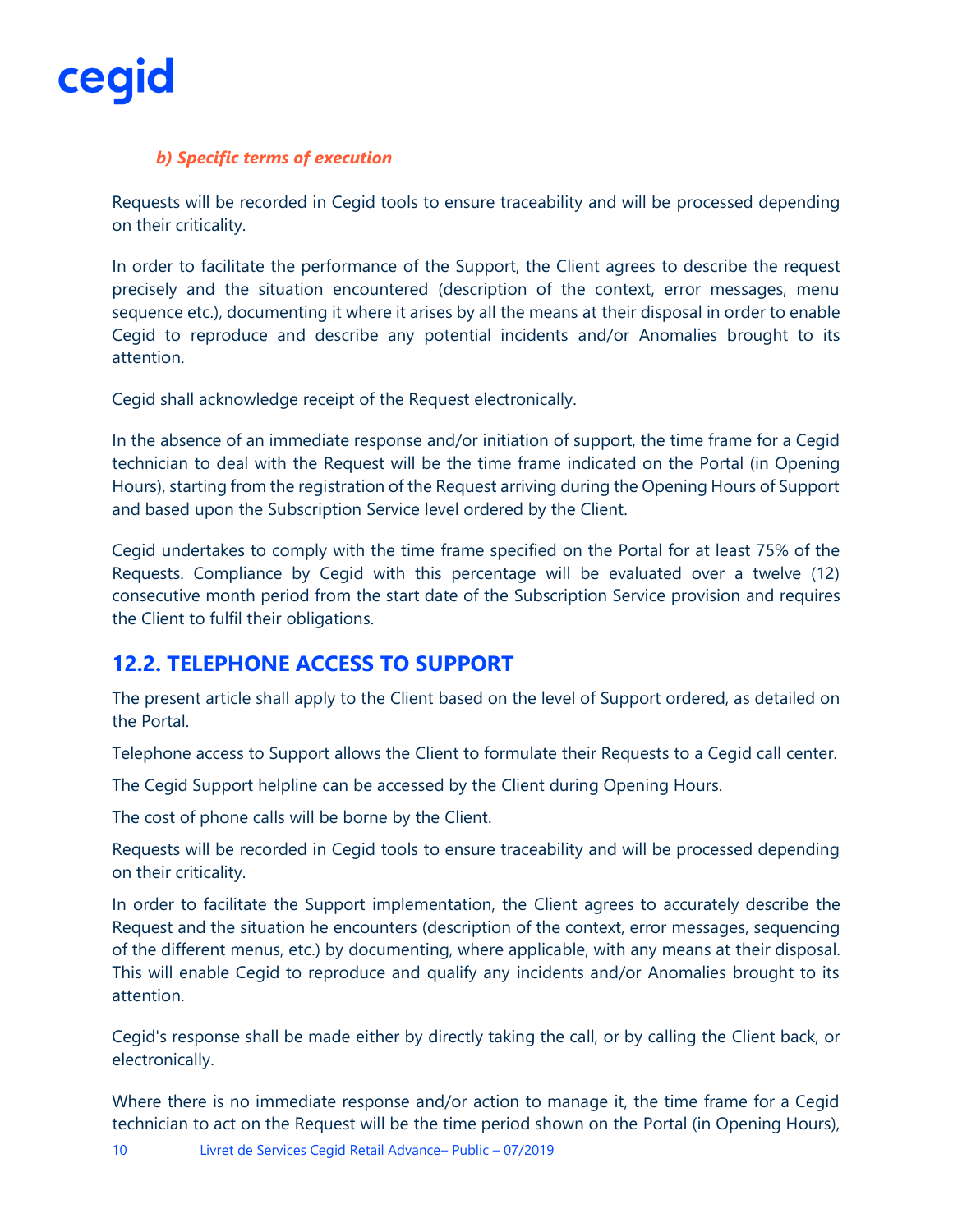

starting from the registration of the Request during the Opening Hours of Support and based upon the Subscription Service level ordered by the Client.

#### **12.3. PROCESSING ANOMALIES**

By the end of the time frames for taking in charge the Request (in Opening Hours as specified on the Portal), Cegid will proceed to the classification and reproduction of the Anomaly. Following the reproduction of the Anomaly, Cegid will have:

- A period of twelve (12) hours during a Business Day to provide the Client with a corrective action plan or an alternative solution in case of a Level 1 Anomaly.

- A period of six (6) Business Days to provide the Client with a corrective action plan or alternative solution in case of a Level 2 Anomaly. Regarding Level 3 Anomalies, Cegid will not be held liable or obliged to observe any deadline for providing a corrective or alternative solution.

For the purpose of this clause, "Business Day" means a day from Monday to Friday, between 9:00 AM and 7:00 PM time zone of the R&D center in charge of the resolution.

#### **12.4. CENTRALIZED CALLS**

The present article shall apply to the Client, based on the level of Support ordered, as detailed on the Portal.

A Client may benefit from the centralized call level of Support only when the Certification Rules in paragraph a) below will have been respected and verified by Cegid teams.

If the Client is certified, for the Support level which they have contracted for, they will be able to benefit from special commercial conditions granted by Cegid subject to respect of and compliance with the certification rules and practical procedures for call centralization found in paragraphs a) and b) below.

In the event that the Client may not comply with the certification requirements described in paragraph a, and/or the centralized call procedures described in paragraph b), the Client shall have a time period of three (3) months for resolution, starting from the moment Cegid sends the Client a registered letter with acknowledgment of receipt notifying the failure to comply. Where there is no resolution by the Client within the allotted time period, Cegid may terminate the centralized call level of Support and automatically apply the decentralized call level of Support fees.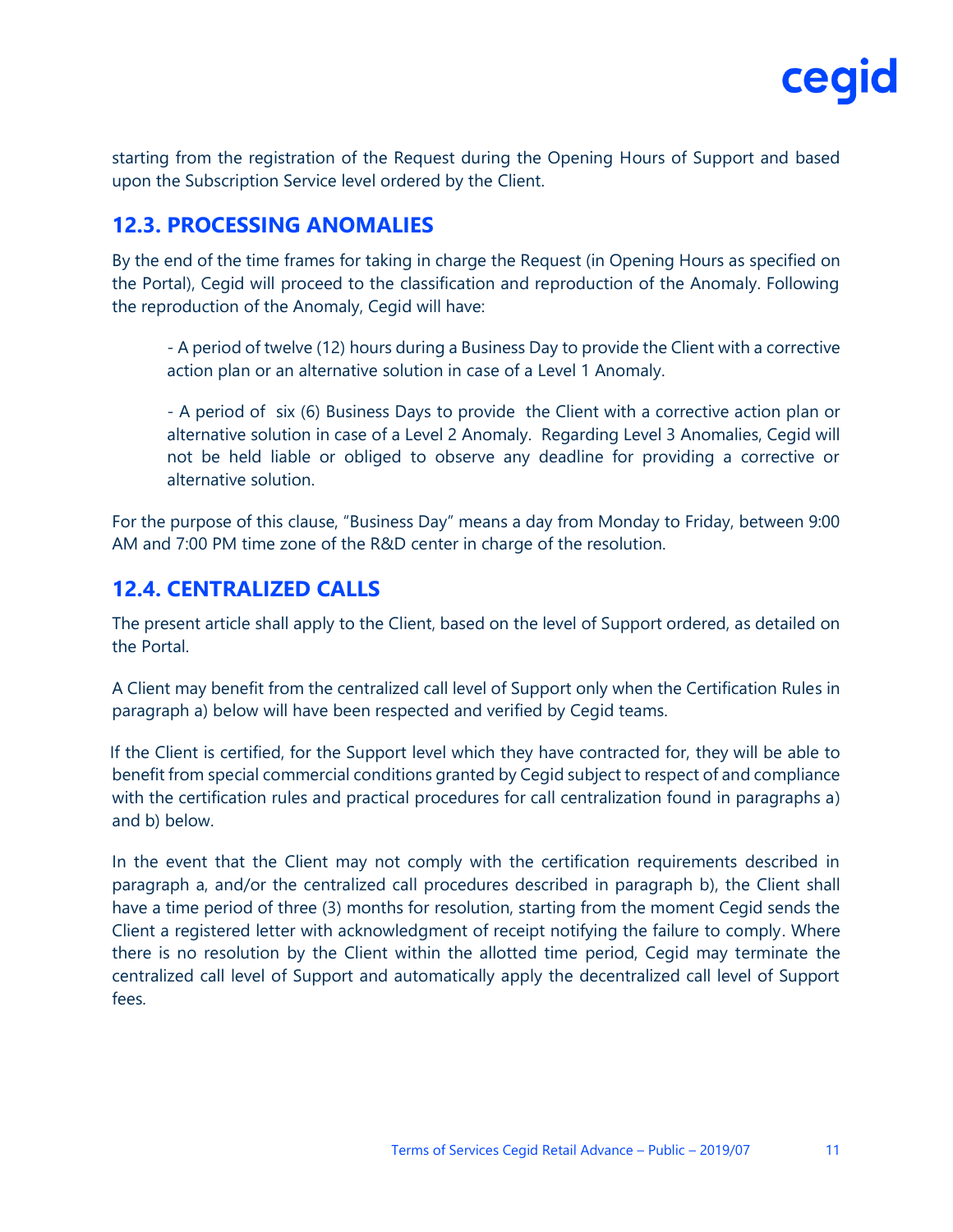#### *a) Certification Rules*

The Client agrees to have a team of at least two (2) certified persons on the current version of the eligible Cegid Software Package starting within a six (6) month period from subscription to the Subscription Service.

The employees chosen by the Client will have to follow the training course organized by Cegid.

At the end of this course the knowledge gained by the employees designated by the Client will be validated by Cegid during an interview and a test. Once successfully completed, a registered certificate will be issued in the names of the individual persons.

The names of the certified employees will be referenced by Cegid in its request management system.

The conditions for carrying out certification training, as well as the related cost will result in a purchase order or a separate Contract independent from these terms.

The certificates are registered personally and the Client undertakes to provide a minimum of two (2) certified persons continuously and for the duration of the Subscription Service.

#### *b) Call Centralization Procedures*

The Client's certified employees will be responsible for centralizing and responding to Requests. In no case shall the Client's other users be able to directly access to Support services, and certified employees are tasked with centralizing applications and provide answer to users. In the event that the Client's certified employees could not deal with a Request, only these employees shall be entitled to contact Cegid's services and forward the answers provided by Cegid to the Client's other users.

Only certified employees are authorized to contact Cegid Support Services.

#### **12.5. LANGUAGE SUPPORT SERVICES**

As part of the standard Support schedules, Cegid undertakes to have among its advisor team some staff with language skills who are able to understand the Requests and respond to them in the languages listed on the Portal.

The Request will be processed by a Cegid technician with the required language skills. Where this technician is not available, Cegid undertakes to call the Client back within the applicable time frame.

Outside Opening Hours, a request can be posted in English on the Portal.

The expertise support (refers to R&D and Production SaaS teams) services will be provided to the Client only in English or French.